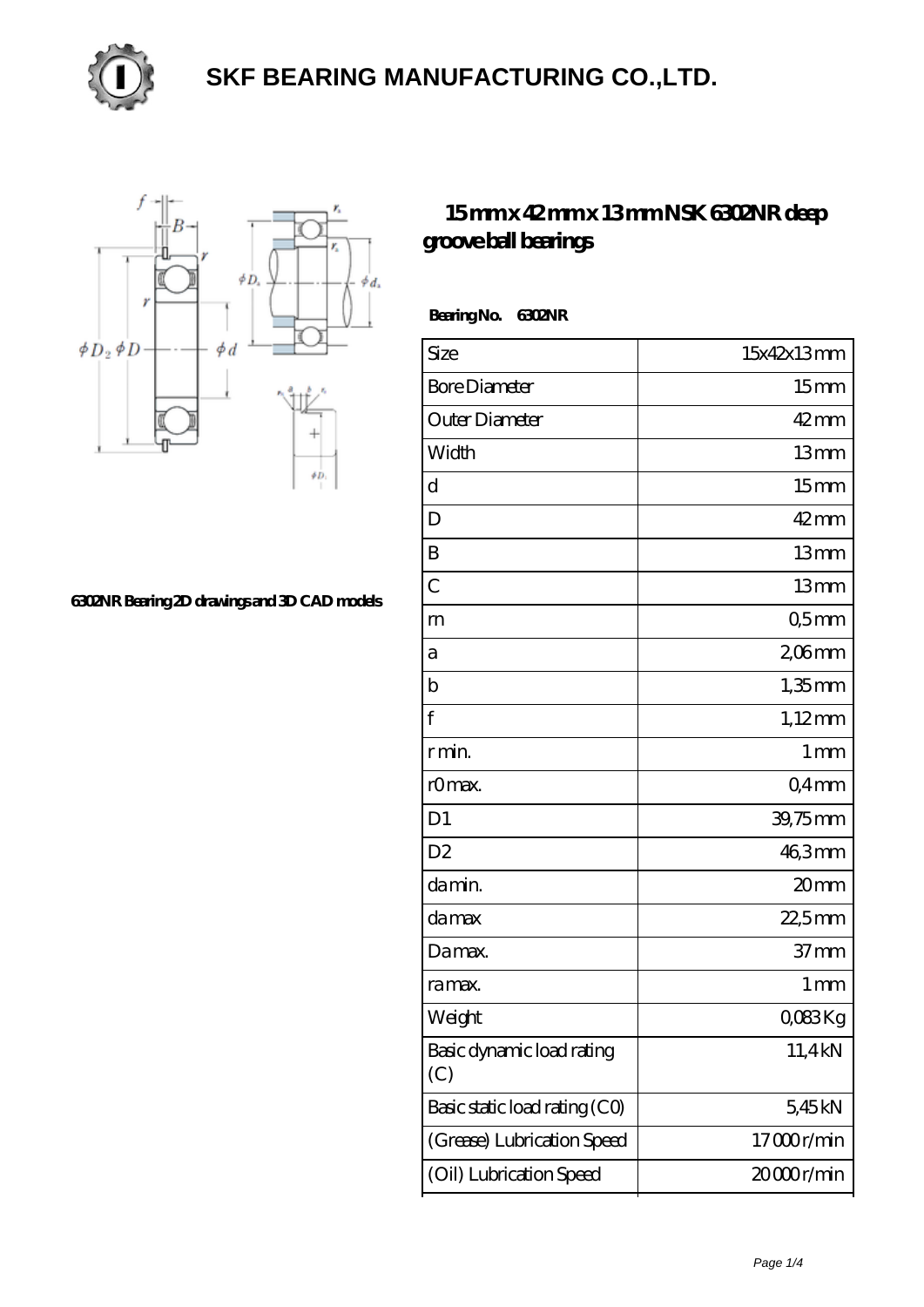

## **[SKF BEARING MANUFACTURING CO.,LTD.](https://mssoaandbpconference.com)**

| Category                           | Single Row Ball Bearings                                                                                                                                                               |
|------------------------------------|----------------------------------------------------------------------------------------------------------------------------------------------------------------------------------------|
| Inventory                          | 0 <sup>0</sup>                                                                                                                                                                         |
| Manufacturer Name                  | <b>NSK</b>                                                                                                                                                                             |
| Minimum Buy Quantity               | N/A                                                                                                                                                                                    |
| Weight / Kilogram                  | 008                                                                                                                                                                                    |
| Product Group                      | <b>BOO3O8</b>                                                                                                                                                                          |
| Enclosure                          | Open                                                                                                                                                                                   |
| Precision Class                    | ABEC 1   ISO PO                                                                                                                                                                        |
| Maximum Capacity / Filling<br>Slot | No                                                                                                                                                                                     |
| Rolling Element                    | <b>Ball Bearing</b>                                                                                                                                                                    |
| Snap Ring                          | Yes                                                                                                                                                                                    |
| Internal Special Features          | No                                                                                                                                                                                     |
| Cage Material                      | Steel                                                                                                                                                                                  |
| Internal Clearance                 | CO-Medium                                                                                                                                                                              |
| Inch - Metric                      | Metric                                                                                                                                                                                 |
| Long Description                   | 15MM Bore; 42MM<br>Outside Diameter; 13MM<br>Outer Race Diameter;<br>Open; Ball Bearing; ABEC 1<br>  ISO PO, No Filling Slot;<br>Yes Snap Ring, No Internal<br><b>Special Features</b> |
| Category                           | Single Row Ball Bearing                                                                                                                                                                |
| <b>UNSPSC</b>                      | 31171504                                                                                                                                                                               |
| Harmonized Tariff Code             | 8482105068                                                                                                                                                                             |
| Noun                               | Bearing                                                                                                                                                                                |
| Keyword String                     | Ball                                                                                                                                                                                   |
| Manufacturer URL                   | http://www.nskamericas.co<br>m                                                                                                                                                         |
| Weight/LBS                         | 0.18                                                                                                                                                                                   |
| Outer Race Width                   | 0512Inch   13Millimeter                                                                                                                                                                |
| Bore                               | 0.591 Inch   15 Millimeter                                                                                                                                                             |
| Outside Diameter                   | 1.654 Inch   42 Millimeter                                                                                                                                                             |
| SRI                                | 401                                                                                                                                                                                    |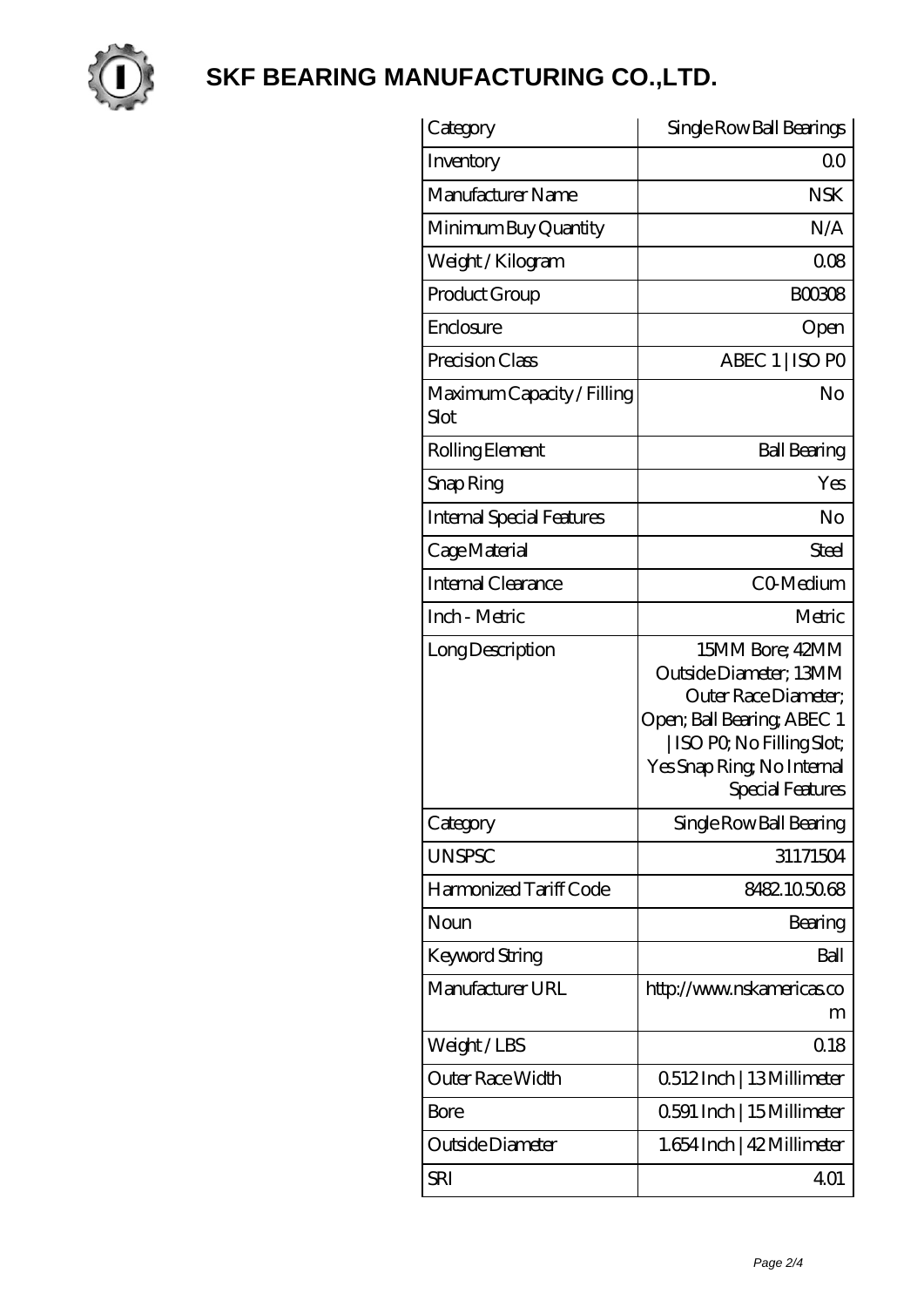

**SKF BEARING MANUFACTURING CO., LTD.** 

| hidYobi           | <b>G302NR</b>    |
|-------------------|------------------|
| LangID            | $\mathbf 1$      |
| ro                | 04               |
| D                 | 42               |
| <b>SREX</b>       | 0 <sub>O</sub> 4 |
| $B_{-}$           | 13               |
| damin             | $\infty$         |
| hidTable          | ecat_NSRDGB      |
| Oil rpm           | 2000             |
| <b>SRE</b>        | 4.21             |
| Cy                | 29               |
| mass              | 0083             |
| GRS rpm           | 17000            |
| ra                | 1                |
| <b>SRIX</b>       | 002              |
| $D_a$             | 37               |
| <b>SRIN</b>       | $\overline{O}$   |
| C <sub>O</sub>    | 5.45             |
| fo                | 123              |
| <b>SREN</b>       | $\overline{O}$   |
| DE                | 37.438           |
| Prod_Type3        | DGBB_SR_NR_OT    |
| $DA$ <sub>_</sub> | 7.938            |
| bomp              | 0                |
| $Z_{-}$           | 7                |
| yobi              | <b>G302NR</b>    |
| Dx                | 47               |
| $C_{\text{conv}}$ | 11400            |
| ALPHA_            | Ο                |
| SDM               | 29.5             |
| $\Gamma$          | 1                |
| <b>KBRG</b>       | 6101             |
|                   |                  |